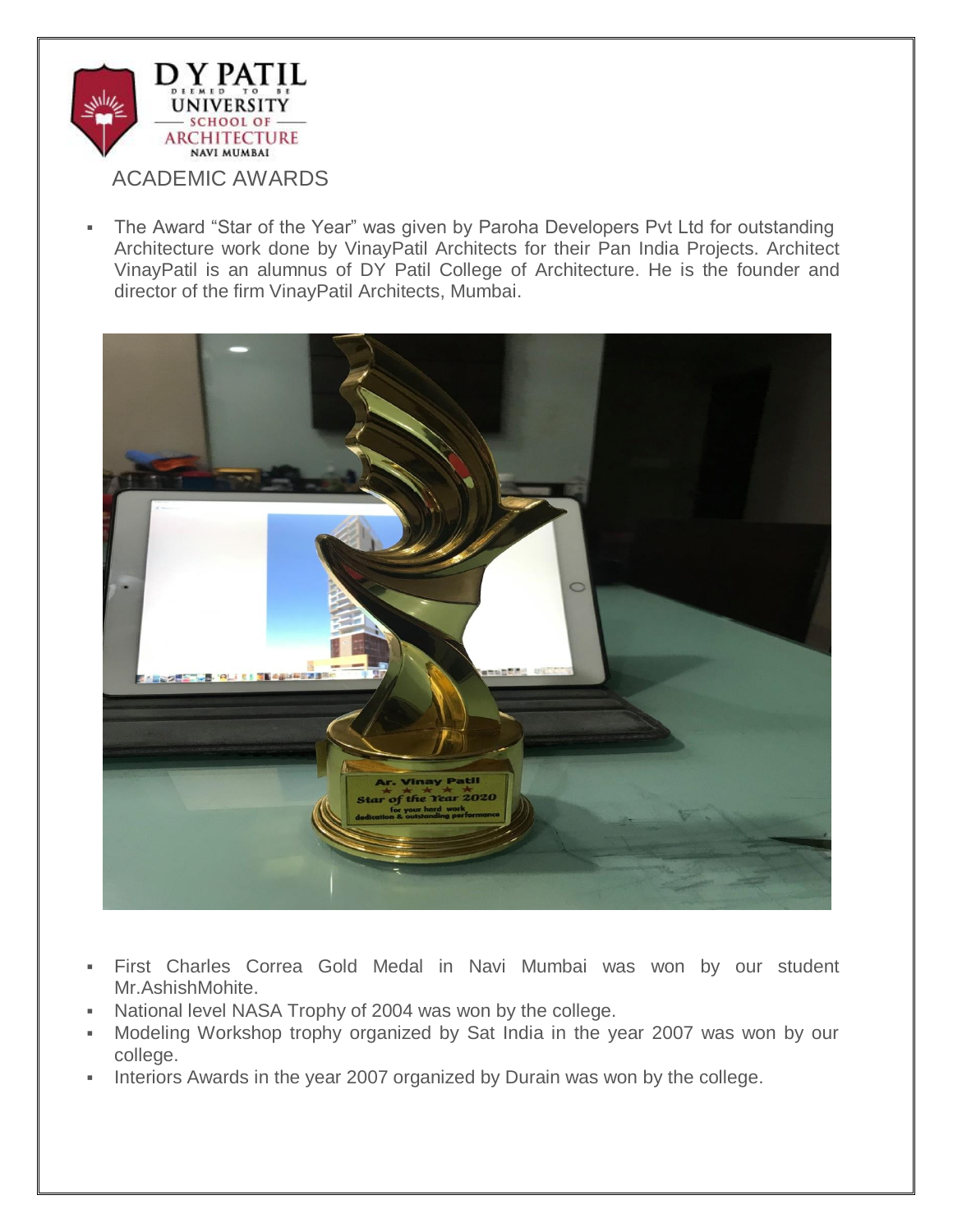



- Students have won prize money of Rs 25,000/- for the competition organized by Saint Gobain in the year 2011.
- Our third-year student was placed second in the International Competition of Designing Kalanagar Junction at Bandra floated by BMWW Guggenheim Labs in the year 2013.
- Our faculty Mr.SubodhGhogre and Mr. PrashantBorge have won the first prize in the designing of Innovative Design for Bridges conducted by Varanasi IIT in the year 2014.
- Our second-year student has won the Trophy and prize money of Rs 15,000/-for the Furniture design organized by the Association of Furniture Manufacturer and Traders in the year 2015.
- Students of 1<sup>st</sup> and 2<sup>nd</sup> year won 2<sup>nd</sup> prize in the State Level Drama Competition organized by Lokasatta Group in the year 2015.
- Students of the  $2^{nd}$  and  $3^{rd}$  year won  $2^{nd}$  Prize and Rs15,000/- in Landscape Design Competition at National Level in Archotsav in the year 2015.
- Students of the  $2^{nd}$  and  $3^{rd}$  year won  $2^{nd}$  Prize and Rs15,000/- in Interior Design Competition at National Level in Archotsav in the year 2015.
- College was awarded 3<sup>rd</sup> Prize and Rs20,000/- for the Annual College Work at National Level in Archotsav in the year 2015.
- Our Alumni students Ar. Aditya Vora Won the " Best and the Most Innovative Architect of the year – Pan India " Organized by ET Now & Franchise India Ltd in the year 2015 at Delhi.
- Our Alumni students Ar. VinayPatilWon the "Innovative Construction Materials Award" Category: Innovative Construction Material Concept of the year Organized by Accommodation Times in the year 2015 at Nehru Centre, Mumbai.
- Our 2<sup>nd</sup> Year student received a Jury Citation in the Birla White YuvaRatna Awards in the year 2016.
- Our 2<sup>nd</sup> Year Student won 2<sup>nd</sup> Prize in the west zone for the Product Design competition organized by Society Interiors in the year 2016.